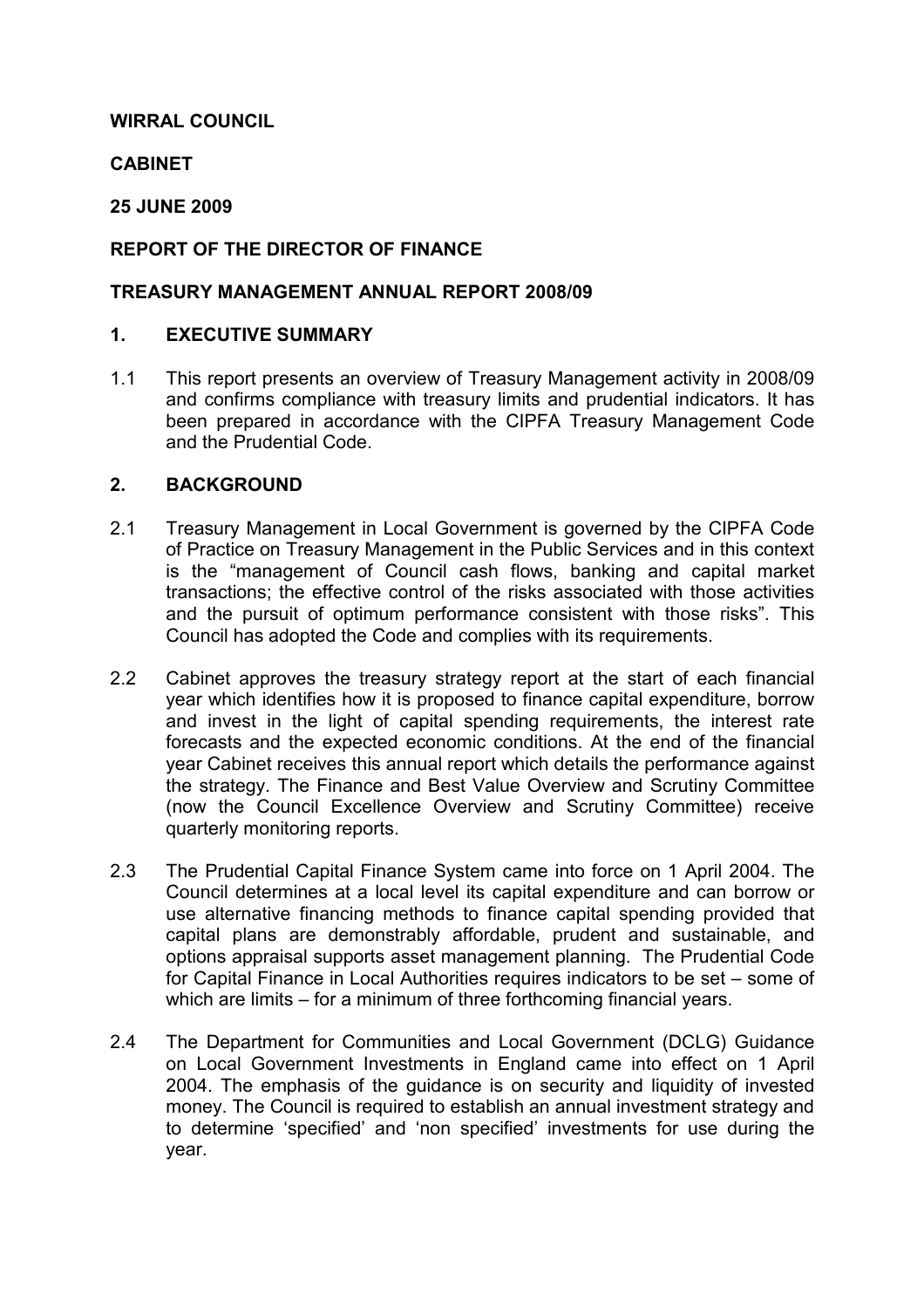2.5 In March 2009 the CIPFA Treasury Management Panel issued an interim bulletin "Treasury Management in Local Authorities – Post Icelandic Collapse". CIPFA intends to revise both the Treasury Management Code and Guidance Notes in the light of local authorities' exposures to the failed Icelandic banks. Formal guidance will follow after consultation on and publication of the revised Treasury Management Code.

# 3. ECONOMIC OUTLOOK FOR 2008/09

- 3.1 At the time of determining the 2008/09 Treasury Strategy in February 2008, the outlook for the economy and interest rates was as follows:-
- 3.2 Inflation and the outlook for inflation gave cause for concern with the price of oil having reached \$100/barrel. Elevated food prices, fuel and transportation costs were expected to put upward pressure on Consumer Price Inflation (CPI). The effects of the credit crunch and the ensuing market turmoil experienced in the second half of 2007 were however expected to weaken UK business activity and growth. Tighter credit terms and availability was expected to weigh negatively on the UK housing market and on consumer spending.
- 3.3 The Bank of England had cut rates to 5.25% in January 2008. Further cuts were expected taking the Bank Rate to 4.75% in 2008 as stresses in financial markets and a deteriorating economic outlook increased the risks to growth.
- 3.4 The elevated short-dated Libor and Libid (inter bank lending) rates witnessed in the last quarter of 2007 were expected to revert to more normal levels and reflect the outlook for the direction of interest rates. Gilt yields were expected to fall as the economy slowed. The risk to lower yields was that an increased gilt supply would be required to address the Government funding shortfall.

# 4. THE ECONOMY AND EVENTS IN 2008/09

- 4.1 Inflation rose higher than anticipated; CPI for May breached the Monetary Policy Committee 3% outer boundary; CPI for August reached a high of 4.7%. The price of oil reached nearly \$145/barrel and food and commodity prices remained elevated. Higher levels of inflation did not however result in higher wage settlements as the spectre of slowing growth and deflation trumped concerns over inflation.
- 4.2 Economic conditions in the UK, Eurozone and US economies deteriorated rapidly into the worst post-war recession. In the UK, the HBOS measure of house prices slumped by 17.5% in 2008/09. The dearth of availability of secured and unsecured finance posed a significant risk to consumer and corporate spending. Unemployment rose to 6.7%. The tightening in credit conditions and the economic malaise became entrenched; this rapidly impacted on growth which fell nearly 3.8% over the 12-month period. The UK looked like it was heading for a long and deep recession.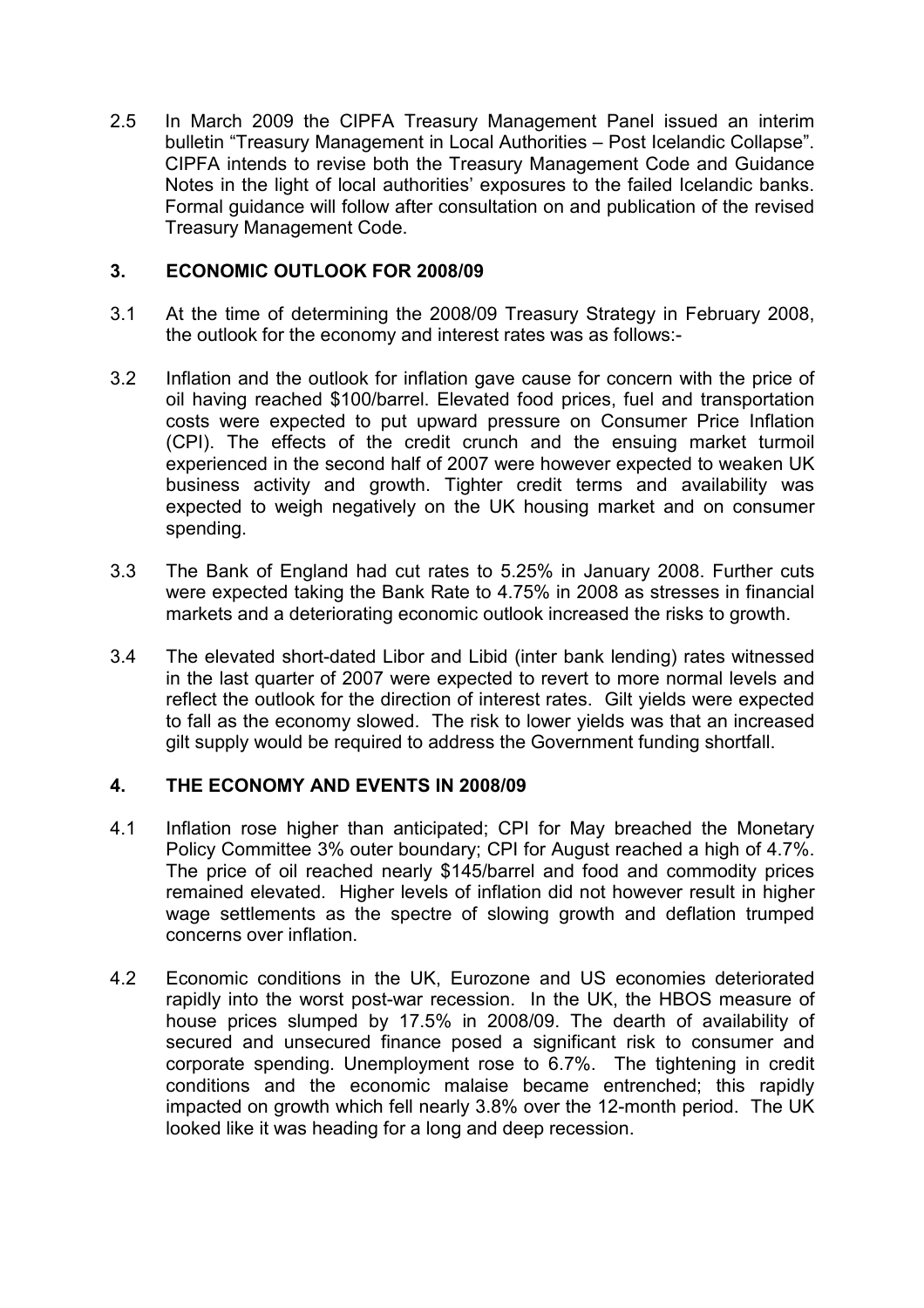- 4.3 2008 saw the worst upheaval in credit and financial markets for some decades. The stresses in the financial markets threatened to quickly turn the liquidity crisis into a solvency crisis. In August and September 2008 several banking and financial stocks fell victim to intense negative investor sentiment and even the prices of high-grade credit took on the characteristics of distressed debt.
- 4.4 The financial crisis reached boiling point following the collapse of Lehman Brothers in September 2008. It ultimately prompted governments and central banks to act unilaterally to shore up their financial systems. These included bank bailouts and direct capital injections into banks and financial institutions. Lloyds TSB agreed to acquire HBOS; Cheshire and Derbyshire building societies individually approached Nationwide BS to be acquired by the latter. The Government injected significant capital into Royal Bank of Scotland Group (it now owns over 70%) and the Lloyds Banking Group. Financial bailouts and support for banks were replicated in much of Europe and in the US, with increasing pressure from the regulatory authorities for banks to raise their capital ratios to survive the worst of the economic downturn.
- 4.5 Policy rates in the UK and US were rapidly cut to near zero. In the UK the Bank of England cut rates from 5% in April 2008 to 0.5% by March 2009. As interest rates had reached terminal levels but were not having much effect in reflating the economy, the Bank of England initiated its Quantitative Easing (QE) programme in March 2009 under which the Bank would buy back an initial £75bn of gilts over a 3-month period with the purpose of lowering gilt yields and ultimately borrowing costs for the UK corporate sector.
- 4.6 Government projections for growth in the November 2008 Pre Budget Report were overly optimistic; it was soon apparent that the shortfall in public finances would have to be made good through hefty gilt issuance, estimated in January 2009 to rise to £175 bn in 2009/10.
- 4.7 It was not surprising that money market rates and gilts yields exhibited extreme volatility during the financial year. Money market rates spiked as the banking crisis intensified and confidence crumbled. 3-month Libor, a proxy for the direction of policy rates, climbed to a high of 6.4% in October; this despite markets' forecast that the Bank Rate was set to fall below 3%. Short-term money market rates remained elevated despite the large cuts in the Bank Rate and only began to move down towards the Bank Rate in early 2009 when, following efforts to recapitalise banks, some stability seemed to have returned to the banking and financial sector.
- 4.8 Short-dated gilt yields benefited most from negative sentiment. The 5-year gilt yield dropped by nearly 3.2% from its high of 5.3% in June 2008 to a low of 2.1% in March 2009. 10-year yields fell from 4.85% in October to a low of 2.95% in March 2009. Longer dated yields (30-50 year maturities) exhibited relatively less volatility; ranging between 3.60% and 4.70%.
- 4.9 A summary of the volatile changes that have occurred in the UK money market rates, gilt yields and PWLB rates is included as Appendix A.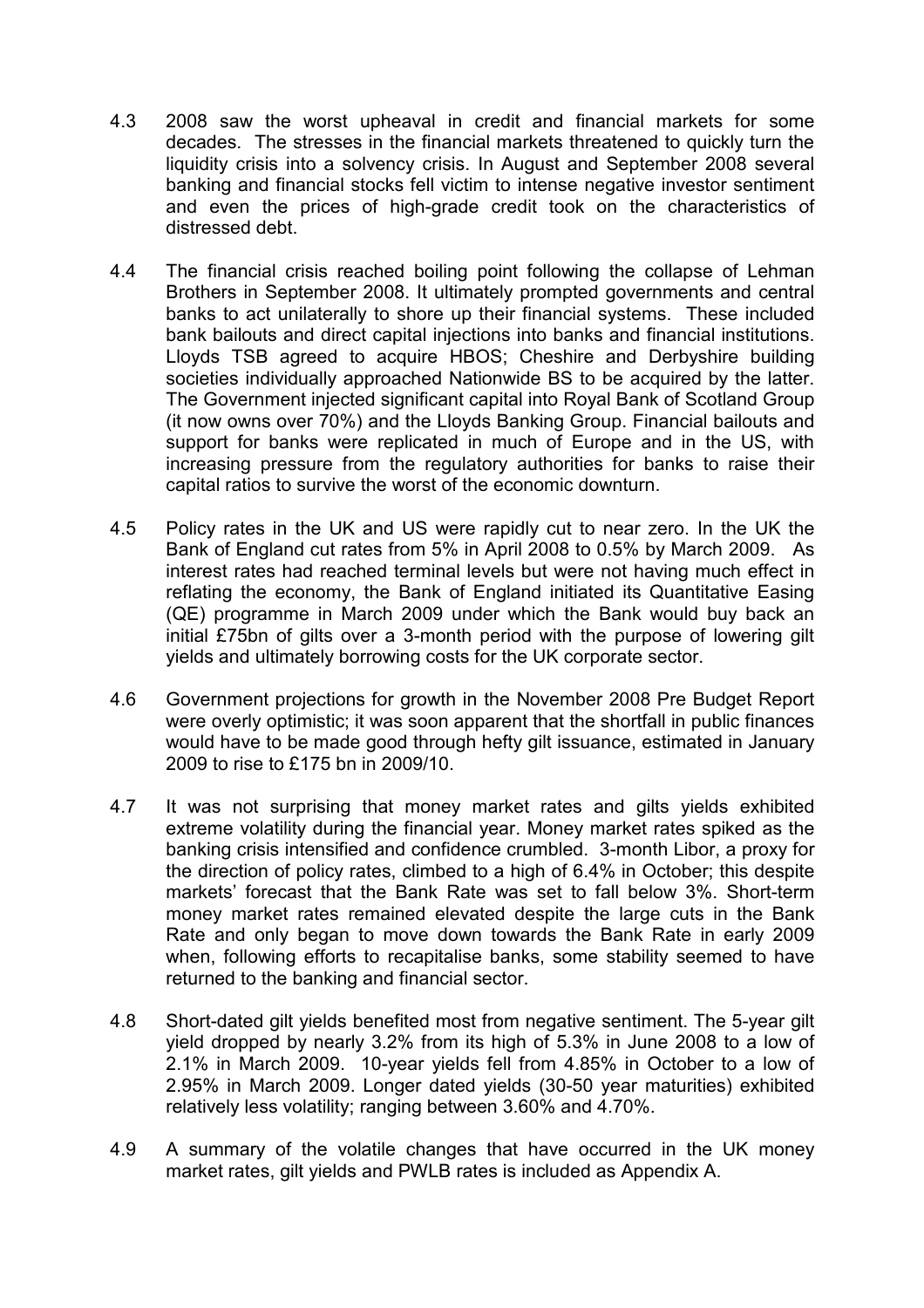# 5. BORROWING: STRATEGY AND OUTTURN

|                                                | <b>Balance</b><br>at<br>01/4/2008<br>£000 | $\%$           | Maturing<br>loans<br>£000 | <b>New</b><br><b>Borrowing</b><br>£000 | <b>Balance</b><br>at<br>31/3/2009<br>£000 | %        |
|------------------------------------------------|-------------------------------------------|----------------|---------------------------|----------------------------------------|-------------------------------------------|----------|
| Long-term<br><b>Borrowing</b>                  |                                           |                |                           |                                        |                                           |          |
| Fixed rate<br>loans - PWLB                     | 113,803                                   | 40             | 3,274                     | 0                                      | 110,529                                   | 37       |
| Fixed rate<br>$loans -$<br><b>Market</b>       | 163,600                                   | 57             | $\overline{0}$            | 0                                      | 173,600                                   | 59       |
| Variable rate<br>loans - PWLB                  | 0                                         | $\Omega$       | $\Omega$                  | 0                                      | 0                                         | $\Omega$ |
| Variable rate<br>$loans -$<br><b>Market</b>    | 10,000                                    | 3              | $\overline{0}$            | 0                                      | 0                                         | O        |
| <b>Other Public</b><br><b>Bodies</b>           | 337                                       | 0              | 54                        | 0                                      | 283                                       | 0        |
| <b>Temporary</b><br><b>Borrowing</b>           | 0                                         | $\overline{0}$ | $\overline{0}$            | 11,800                                 | 11,800                                    | 4        |
| <b>TOTAL</b><br><b>EXTERNAL</b><br><b>DEBT</b> | 287,740                                   |                | 3,328                     | 11,800                                 | 296,212                                   |          |

5.1 On 15 March 2009 three PWLB loans matured and were repaid:-

| Lender      | Principal | Rate   |  |
|-------------|-----------|--------|--|
|             | £         | %      |  |
| <b>PWLB</b> | 117,647   | 10.250 |  |
| <b>PWLB</b> | 156,862   | 10.500 |  |
| <b>PWLB</b> | 3,000,000 | 10.125 |  |

- 5.2 The average rate of interest payable on the debt portfolio remains at 5.9%. The effect of repaying the above high interest loans was counterbalanced by two market loans that had preordained, stepped, increase in interest rate built into their contract which took effect in 2008/09. The average remaining life of the debt within the portfolio is 18 years.
- 5.3 During the year the borrowing strategy was amended so as not to undertake long term borrowing to meet the cost of capital expenditure. Instead, as the rate of return from investments diminished and the perceived risk of investments increased, it was more appropriate to reduce the level of investment. As investments matured this money was used to temporarily fund capital expenditure. This reduced the need for new long term borrowing and alleviated the risk in finding a safe counterparty to invest with.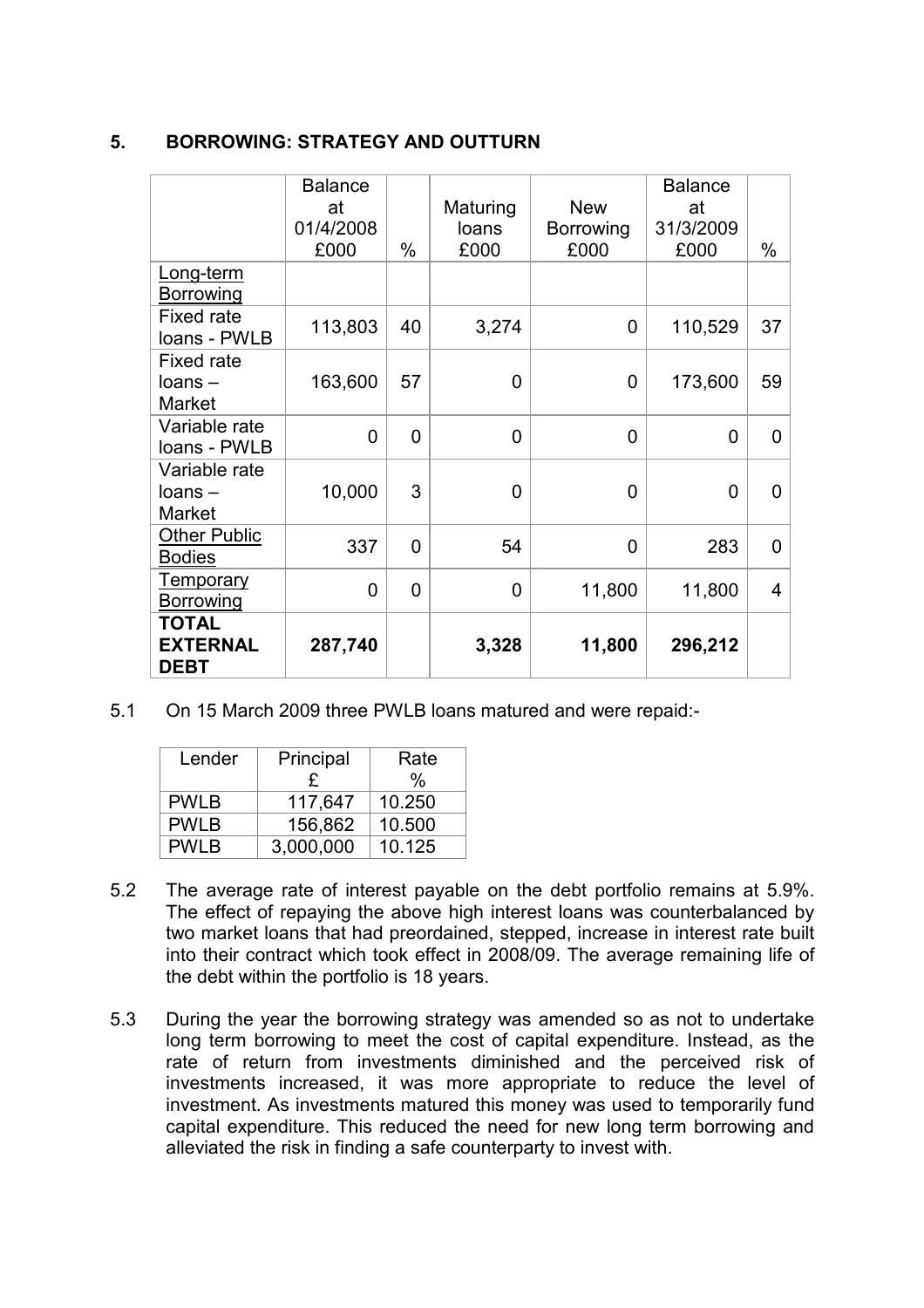- 5.4 Investments comprise money set aside for a specific, future, reason. There were times when the Council undertook temporary borrowing to meet cashflow pressures. £11.8m of short term temporary borrowing currently costs 0.5% which is significantly less than long term borrowing.
- 5.5 This strategy has been adopted in the short term in response to complex and unique market conditions as is it is not a strategy that would normally be cost effective but is beneficial at this time. The Treasury Management Team continues to monitor the situation to ensure that as the economic conditions change the strategy is adjusted accordingly.
- 5.6 As reported throughout 2008/09 the management of the cash-flow reduced the need for temporary borrowing, which realised a budget saving of £0.5m for 2009/10. With savings on interest payments the overall savings in 2008/09 were £1.2m against budgeted interest payments.

## 6. DEBT RESCHEDULING ACTIVITY

- 6.1 The main objective of debt rescheduling is to reduce the overall exposure to the risk of interest rate movements, to lower the long-term interest charges paid on debt, to smooth the maturity profile without compromising the overall longer-term stability, or to alter its volatility profile (i.e. exposure to variable rate debt).
- 6.2 The PWLB introduced a separate, lower set of repayment rates on 1 November 2007 to calculate the premium paid or the discount received on premature redemption of loans. These lower repayment rates have resulted in reducing, but not eliminating, PWLB rescheduling opportunities. The lower rates have increased the costs associated with the premium payable or diminished the discount receivable, thus reducing the cost savings achievable.
- 6.3 Debt rescheduling has become more challenging and places greater emphasis on the timing and type of new borrowing. No debt rescheduling took place in 2008/09. The portfolio continues to be reviewed by the Treasury Management Team and the consultants, Arlingclose, for debt rescheduling opportunities.

# 7. ANNUAL INVESTMENT STRATEGY AND OUTTURN

- 7.1 The Council held average cash balances of £95m during the year. These represent working cash balances (including schools), capital receipts and reserves held for specific purposes, such as the Insurance Fund.
- 7.2 The, DCLG Guidance on Local Government Investments in England gives priority to security and liquidity and the aim is to achieve a yield commensurate with these principles. Having assessed the risks associated with the various potential investment instruments, the Council determined the 'specified' and 'non-specified' investments it would use during the year (Appendix B). These decisions were taken to suit Council circumstances, return aspirations and risk tolerances.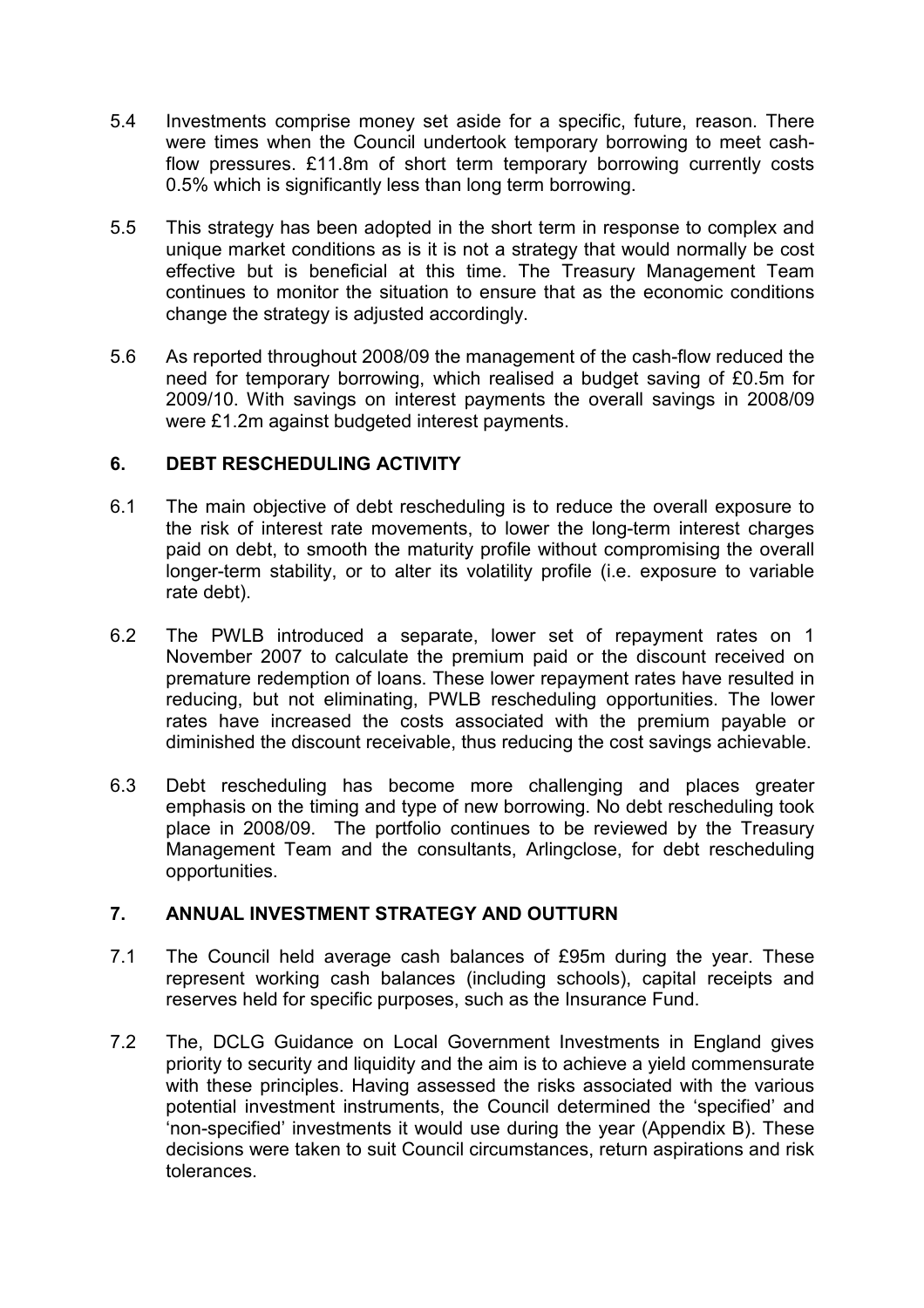|                                                        | <b>Balance</b> at<br>01/4/2008<br>£000 | $\%$ | <b>Balance</b> at<br>31/3/2009<br>£000 | $\%$ |
|--------------------------------------------------------|----------------------------------------|------|----------------------------------------|------|
| <b>INVESTMENTS</b>                                     |                                        |      |                                        |      |
| <b>Current Assets (Short Term)</b>                     |                                        |      |                                        |      |
| Loans and Receivables -<br>Specified                   | 60,500                                 | 80   | 49,550                                 | 58   |
| Available for sale financial<br>assets - Specified     | 14,830                                 | 20   | 24,231                                 | 29   |
| Available for sale financial<br>assets - Non-Specified | 578                                    | 0    | 466                                    |      |
| Long-term investments                                  |                                        |      |                                        |      |
| Loans and Receivables -<br>Non Specified               | 0                                      | 0    | 10,000                                 | 12   |
| Available for sale financial<br>assets - Non Specified | 1,031                                  | 0    | 919                                    |      |
| <b>TOTAL INVESTMENTS</b>                               | 76,939                                 |      | 85,166                                 |      |

- 7.3 The existing investments are a combination of long-dated investments (i.e. with maturities in excess of one year) and short-term investments reflecting previous strategies and decisions. The mix of long- and short-term investments enables the Council to maintain an appropriate level of liquidity and enables it to mitigate re-investment risk (the risk that a large proportion of maturing investments is reinvested when interest rates are at a cyclical low). Appendix C analyses investments by the country, credit risk rating and the period of investment.
- 7.4 The investment income for the year was £4.9m compared to a budget of £2.7m and the variance is principally due to a combination of the following:
	- Average investment balances held during the year were £15m higher than originally budgeted mainly due to slippage in capital expenditure.
	- The prevailing money market rates of interest were initially higher than forecast primarily due to the financial crisis which benefited the new term deposits made during the year.
	- Continuing cash flow management by the Treasury Management Team.
- 7.5 The average return on investments for 2008/09 was 5.25%. This figure compares favourably with the average Bank of England base rate of 4.25% and the average 3 month interbank lending rate (LIBOR) of 4.65%.
- 7.6 Financial markets and financial institutions remained in a state of heightened risk as the impact of the financial crisis continued to adversely affect the global economy. Investment activities were restricted as a consequence in order to demonstrably address the prevailing higher risk backdrop. The Council applied higher minimum credit criteria (in the double-A category at the very least) for investments and to keep term deposit maturities to a maximum of 12 months. In doing so, this demonstrated adherence to the overriding principles of security and liquidity which are cornerstones of the investment policy. The Council accepted the diminution in investment return from investing with highly rated counterparties as an acceptable risk-reward trade-off.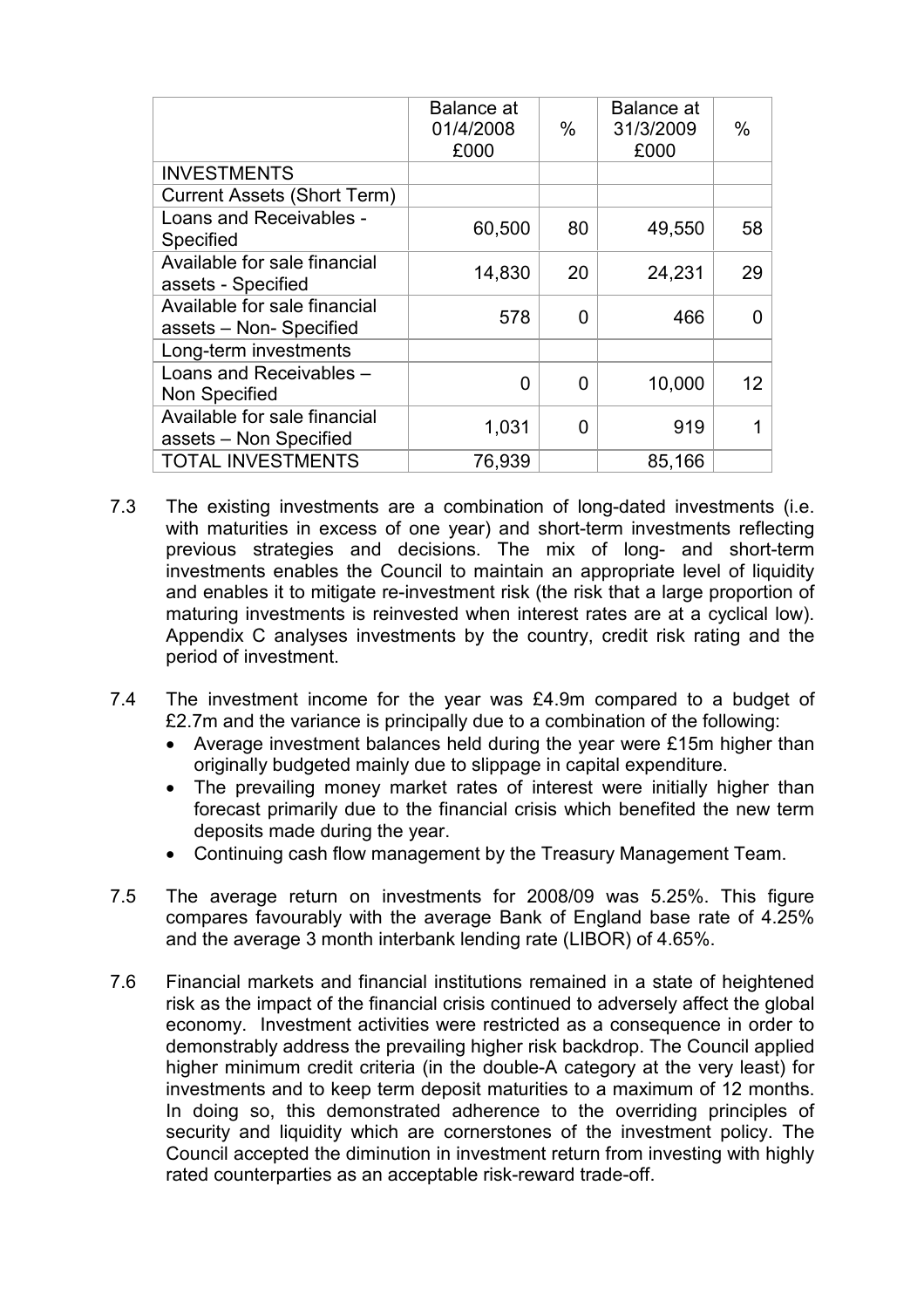- 7.7 During September and October 2008 when confidence in the markets was extremely fragile and counterparty risk at its most elevated, the Council responded by placing new and maturing investments with the Debt Management Agency Deposit Facility (guaranteed by HM Treasury) and with highly liquid AAA-rated Money Market Funds.
- 7.8 Thereafter the Council restricted new lending to UK institutions which could use the Government's 2008 Credit Guarantee Scheme (CGS\*) and with longterm ratings in the 'double-A' category. The institutions meeting this criteria were Abbey National, Barclays Bank, Clydesdale Bank, HSBC Bank, Lloyds TSB Bank and Bank of Scotland (both part of the Lloyds Banking Group), Nationwide Building Society and Royal Bank of Scotland,

\*The CGS was announced in October 2008 to stabilise the UK banking system and provide solvency support for the "systemically critical" banking institutions in the UK. The Government's CGS is not an explicit guarantee for deposits but is the main platform to maintain the solvency of institutions critical to the UK financial stability.

- 7.9 All investments made during the year complied with the agreed Treasury Management Strategy, Prudential Indicators, Treasury Management Practices and prescribed limits. Maturing investments were repaid to the Council in full and in a timely manner apart from the Investment with an Icelandic Institution.
- 7.10 In early October 2008 all three of Iceland's major banks (Glitnir, Kaupthing and Landsbanki) collapsed following their difficulties in re-financing their short-term debt coupled with a run on deposits. In the UK, the Financial Services Authority (FSA) put Kaupthing, Singer & Friedlander (the UK subsidiary of Kaupthing) and Heritable Bank (the UK subsidiary of Landsbanki) into administration. The Administrators are seeking to find purchasers for, and will continue to manage, the banks' businesses and loan books to maximize recovery for creditors.
- 7.11 This Council had deposits of £2m with Heritable Bank and Members have received regular updates regarding the circumstances and the current situation. In March 2009 an Audit Commission report confirmed that Wirral Council has acted, and continues to act, prudently and properly in all its investment activities.
- 7.12 The process of administration will determine the extent of any recoverable amount and also the timescale over which any such payments will be made. The Council is required under accounting rules to impair these financial assets in the Income and Expenditure Account. The Department for Communities and Local Government (DCLG) published draft Regulations in December 2008 aimed at deferring the impact of impairment until 2010/11. The Council will then have the opportunity to apply to the DCLG for a capitalisation direction in that year, although no guarantee can be given that a direction will be granted. The granting of a capitalisation direction allows the impairment cost to be spread over a number of years.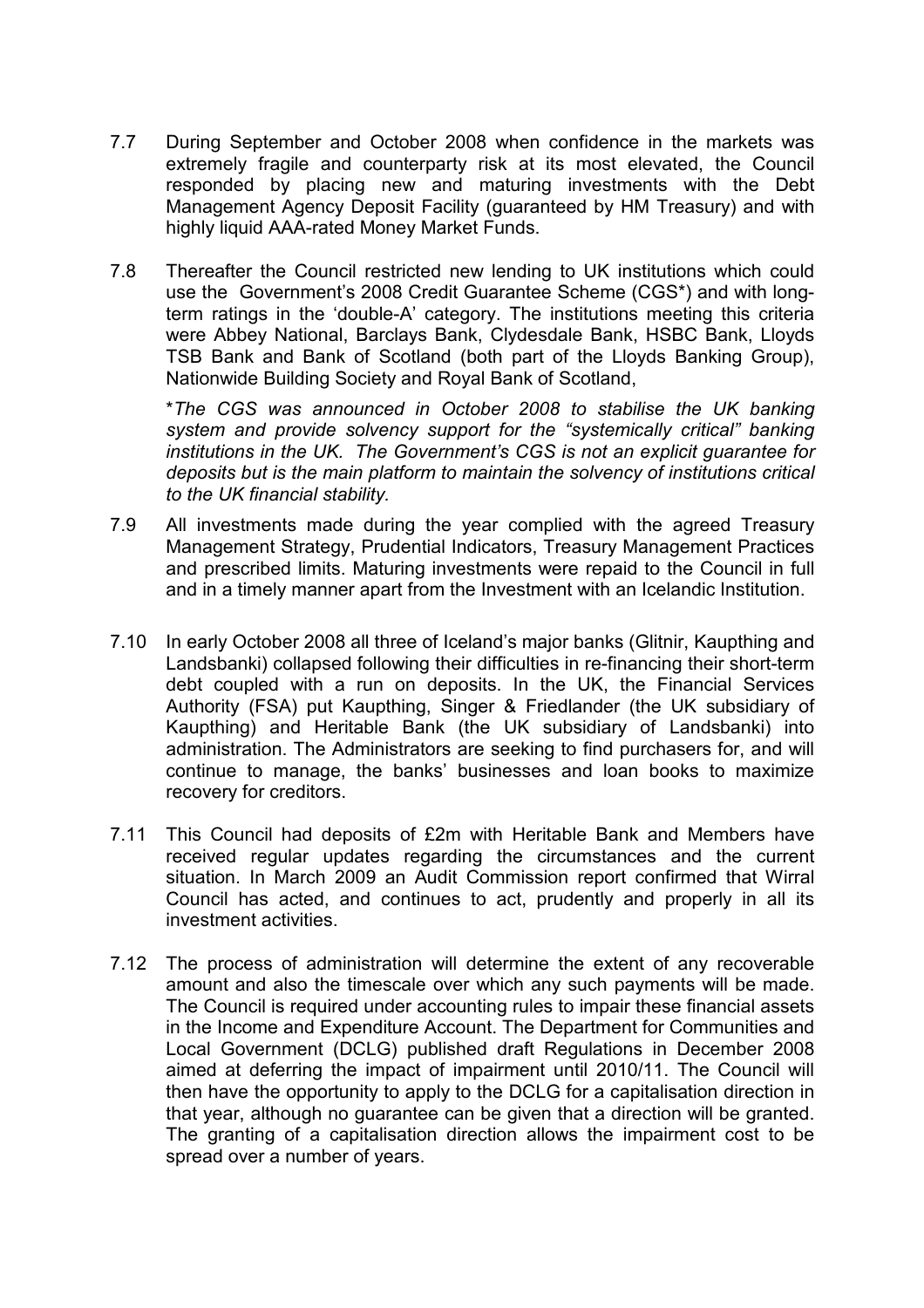7.13 Based on present information, the Administrators projections indicate a base case return to creditor of between 70-80 pence in the £. The Administrators have estimated that the return to creditors improves where the book is run-off over a longer time period (i.e. 70p return through to end of 2010 and 80p return through to end of 2012). If conditions improve over this period of time the final recovery could be higher than the base case above and the Council remains confident that the money will be repaid in full.

# 8. MINIMUM REVENUE PROVISION (MRP)

8.1 There is now a statutory requirement to make a "prudent provision" for MRP (SI 2008 No.414). Statutory Guidance issued by the DCLG in March 2008 makes recommendations to local authorities on the interpretation of the term "prudent provision". Local authorities are to have regard to this Guidance which provides four options:

 Option 1: Regulatory Method Option 2: CFR Method Option 3: Asset Life Method Option 4: Depreciation Method

- 8.2 Options 1 and 2 can be used on all capital expenditure incurred before 1 April 2008 and on Supported Capital Expenditure on or after that date. Options 3 and 4 are considered prudent options for Unsupported Capital Expenditure on or after 1 April 2008 and can also be used for Supported Capital Expenditure whenever incurred.
- 8.3 The MRP policy for 2008/09 approved by Cabinet was that the Council will continue to adopt Option 1 for supported and unsupported borrowing and look to implement statutory changes in the future.
- 8.4 In 2008/09 £2.4m was set-aside to fund the revenue impact of changes in accounting for MRP. However, due to complexities in the capital programme and impending changes to accounting treatment this has been deferred until 2009/10 when the changes are required by statute. It is therefore recommended that the £2.4m allocated for 2008/09 be set aside within the MRP reserve.

# 9 COMPLIANCE WITH TREASURY LIMITS AND TREASURY-RELATED PRUDENTIAL CODE INDICATORS.

9.1 The Council implemented its Treasury Strategy within the limits and parameters set in its Treasury Policy Statement and Prudential Indicators against the prevailing market opportunities.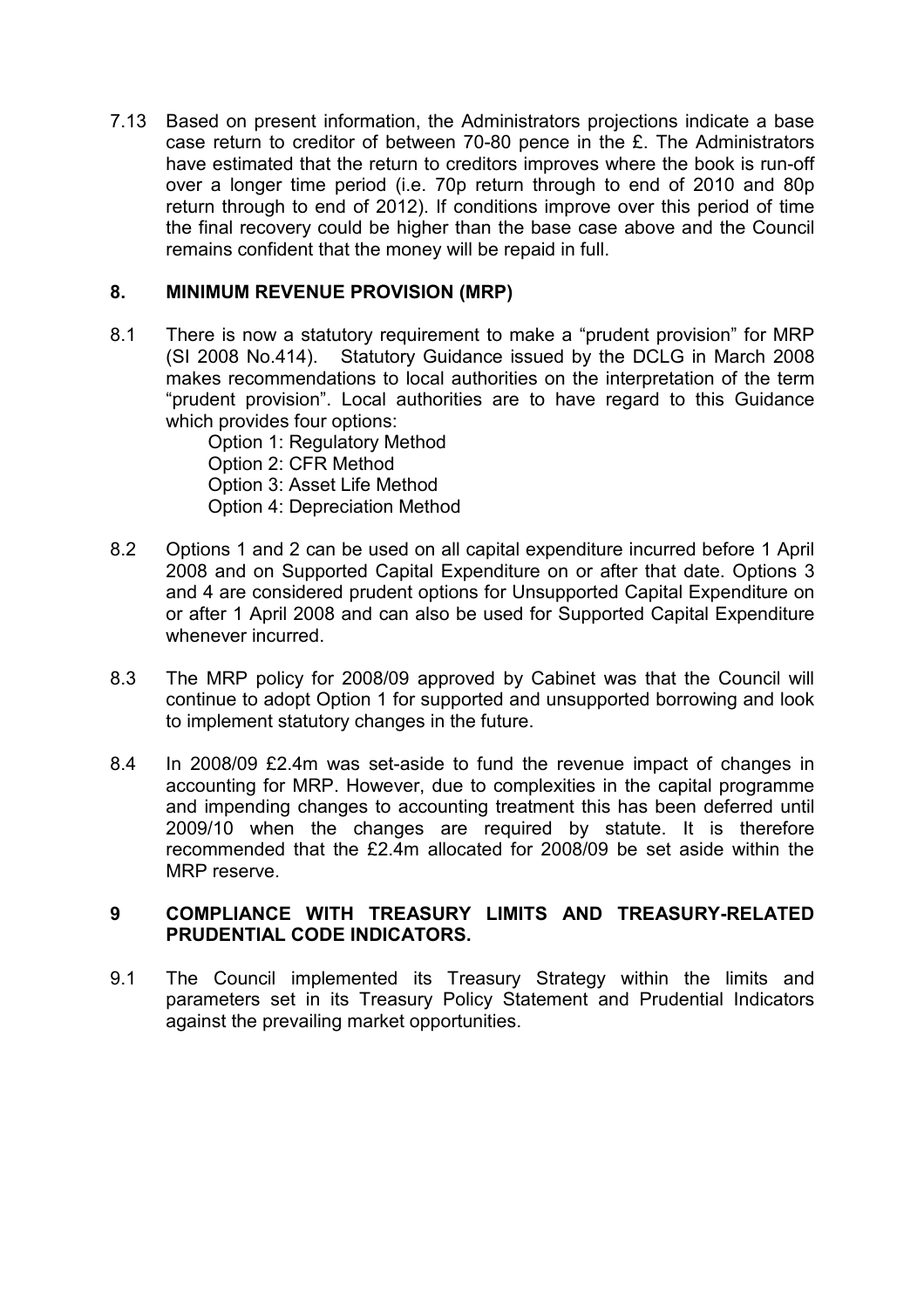9.2 Cabinet at its meeting on 13 March 2008 approved the recommended Prudential Indicators for 2008/09 (see Appendix D):-

(a) **Authorised Limit for External Debt**: This is the maximum amount of external debt that can be outstanding at one time during the financial year. The limit, which is expressed gross of investments, is consistent with existing commitments, proposals for capital expenditure and financing and with its approved treasury policy and strategy and also provides headroom over and above for unusual cash movements. This limit was set at £445m for 2008/09.

(b) Operational Boundary for External Debt: This limit is set to reflect the best view of the most likely prudent (i.e. not worst case) levels of borrowing activity and is based on the Authorised Limit excluding the headroom for unusual cash movements. For 2008/09 the limit was set at £435m.

 The levels of debt are measured on an ongoing basis during the year for compliance with the Authorised Limit and the Operational Boundary. The Council maintained its total external borrowing and other long-term liabilities within both limits; at its peak this figure was £306m.

#### (c) Upper Limits for Interest Rate Exposure:

 These indicators allow the Council to manage the extent to which it is exposed to changes in interest rates. The exposures are calculated on a net basis, i.e. fixed rate debt net of fixed rate investments. The upper limit for variable rate exposure allows for the use of variable rate debt to offset exposure to changes in short-term rates on the portfolio of investments.

|                                                                            | Estimated % | Actual % |
|----------------------------------------------------------------------------|-------------|----------|
| Upper Limit for Fixed Rate exposure                                        | 100         | 96       |
| Upper Limit for Variable Rate exposure 100                                 |             | $-22$    |
| The negative percentage for variable rate exposure demonstrates that there |             |          |
| were more variable rate investments than variable rate debt in 2008/09.    |             |          |

#### (d) Maturity Structure of Fixed Rate borrowing:

This indicator is to limit large concentrations of fixed rate debt needing to be replaced at times of uncertainty over interest rates. It is calculated as the amount of projected borrowing that is fixed rate maturing in each period as a percentage of total projected borrowing that is fixed rate.

|                                   | Upper<br>limit<br>$\%$ | Lower<br>limit<br>$\%$ | Actual<br>Borrowing<br>31/3/2009<br>£m | Percentage<br>of total at<br>31/3/2009<br>$\%$ |
|-----------------------------------|------------------------|------------------------|----------------------------------------|------------------------------------------------|
| under 12 months                   | 100                    | 0                      | 14                                     | 4.9                                            |
| 12 months and within 24<br>months | 100                    | 0                      | 15                                     | 5.3                                            |
| 24 months and within 5 years      | 100                    | 0                      | 56                                     | 19.7                                           |
| 5 years and within 10 years       | 100                    | 0                      | 34                                     | 12.0                                           |
| 10 years and above                | 100                    | O                      | 165                                    | 58.1                                           |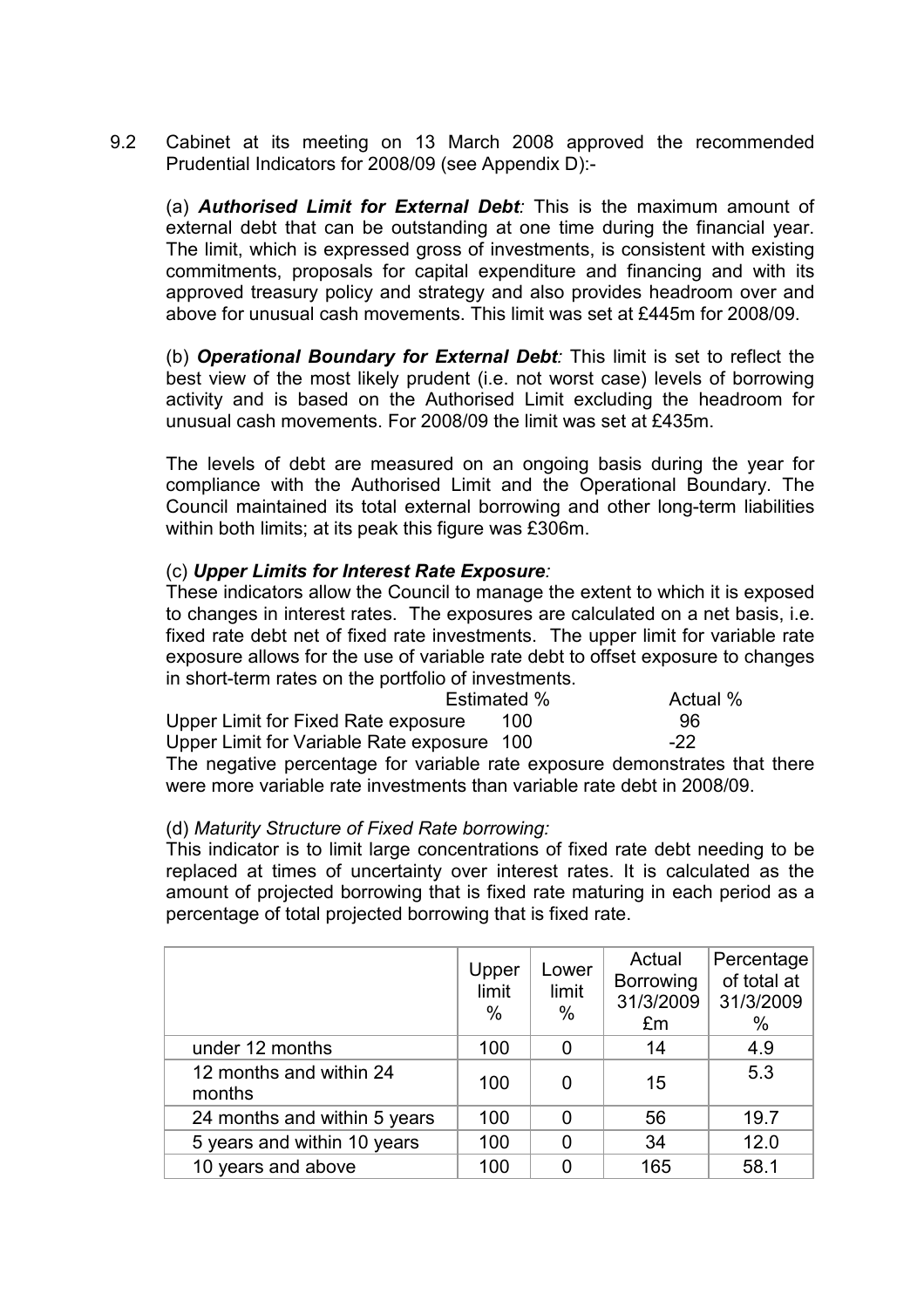The limits were set to ensure there were no restrictions on the length of borrowing the Council could undertake thereby providing maximum flexibility to capitalise on beneficial opportunities that may arise during a period of financial uncertainty. The actual maturity structure reflects a balanced maturity structure.

 (e) Total principal sums invested for periods longer than 364 days: This indicator is set in order to allow the Council to manage the risk inherent in investments longer than 364 days. For 2008/09 this limit was set at £11m. At their peak, these investments totalled £10m.

## 10. OTHER ITEMS

10.1 The achievements of the Treasury Management Team in 2008 were recognised by the Local Government Chronicle (LGC) with the Investment Officer of the Year being awarded to the responsible officer at Wirral.

# 11. FINANCIAL IMPLICATIONS

- 11.1 In the financial year 2008/09 the Council realised benefits through its treasury management activities of £1.2m in reduced interest payments on borrowings and £2.2m 'windfall receipts' from investment income.
- 11.2 It is recommended that the £2.4m allocation for Minimum Revenue Provision (MRP) contributions be set aside within the MRP reserve to be used when the accounting changes are implemented.
- 11.3. For 2009/10 the budget includes a saving for reduced interest payments of £0.5m. The 'windfall receipts' from investment income are unlikely to recur and the budget has been adjusted accordingly.

#### 12. STAFFING IMPLICATIONS

12.1. There are none arising out of this report.

# 13. EQUAL OPPORTUNTIES IMPLICATIONS

13.1. There are none arising out of this report.

#### 14. COMMUNITY SAFETY IMPLICATIONS

14.1. There are none arising out of this report.

# 15. LOCAL AGENDA 21 IMPLICATIONS

15.1. There are none arising out of this report.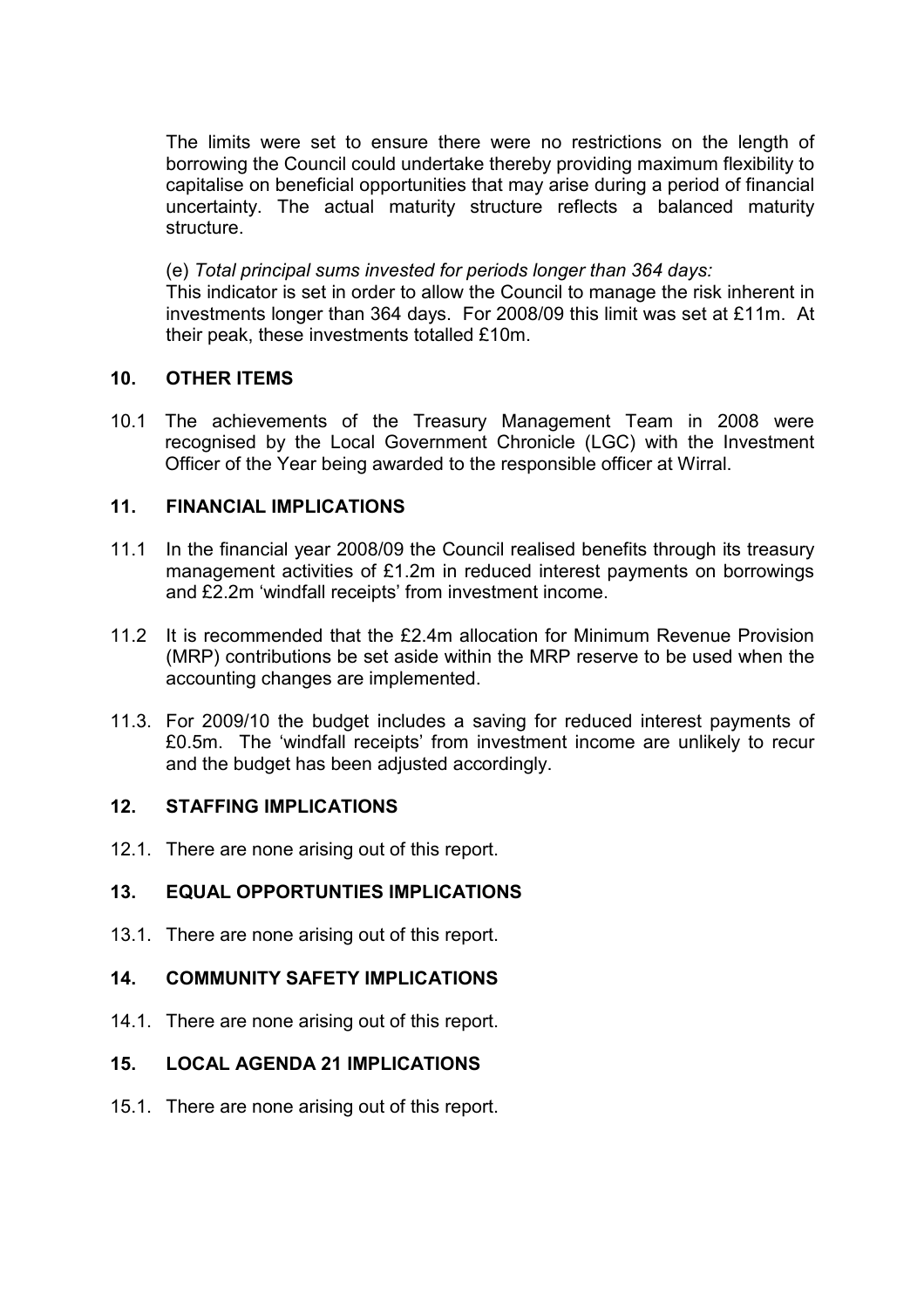## 16. PLANNING IMPLICATIONS

16.1. There are none arising out of this report.

## 17. ANTI-POVERTY IMPLICATIONS

17.1 There are none arising out of this report.

## 18. SOCIAL INCLUSION IMPLICATIONS

18.1. There are none arising out of this report.

# 19. LOCAL MEMBER SUPPORT IMPLICATIONS

19.1. There are none arising out of this report.

## 20. BACKGROUND PAPERS

20.1 Code of Practice for Treasury Management in Public Services – CIPFA 2002 Prudential Code for Capital Finance in Local Authorities – CIPFA 2003. CIPFA Local Auhtority Accounting Panel (LAAP) Bulletins 78 / 79 / 81/ 82

## 21. RECOMMENDATIONS

- 21.1 That the Treasury Management Annual Report be agreed.
- 21.2. That the benefits from improved cash flow management which realised savings/additional income of £3.4m in 2008/09 be noted.
- 21.3 That the transfer of the 2008/09 allocation of MRP to reserves be agreed.

IAN COLEMAN DIRECTOR OF FINANCE

FNCE/129/09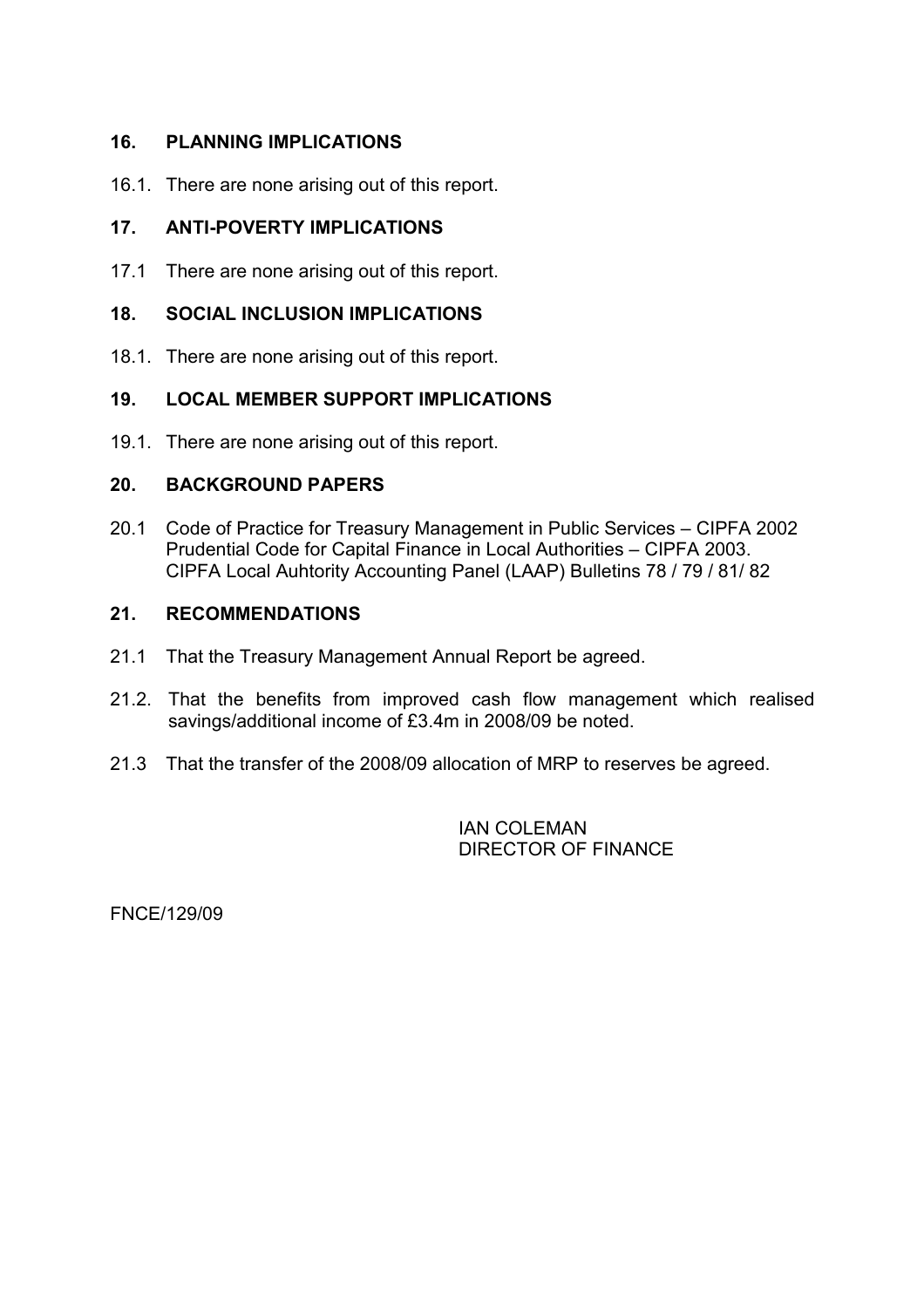# APPENDIX A

# INTEREST RATE COMPARISONS 2008/09

## PWLB Borrowing rates %

|                |      | $4\frac{1}{2}$ -5 | $9\frac{1}{2} - 10$ | $19\frac{1}{2} - 20$ | $29\frac{1}{2} - 30$ | $39\frac{1}{2} - 40$ | 491/2-50 |
|----------------|------|-------------------|---------------------|----------------------|----------------------|----------------------|----------|
|                | 1vr  | vrs               | vrs                 | vrs                  | vrs                  | vrs                  | vrs      |
| <b>Minimum</b> | 0.65 | 2.31              | 3.11                | 3.85                 | 3.94                 | 3.90                 | 3.86     |
| Average        | 3.17 | 3.97              | 4.44                | 4.71                 | 4.56                 | 4.49                 | 4.43     |
| Maximum        | 5.61 | 5.59              | 5.48                | 5.26                 | 4.97                 | 4.87                 | 4.84     |
| Spread         | 4.96 | 3.28              | 2.37                | 1.41                 | 1.03                 | 0.97                 | 0.98     |

# PWLB Repayment rates %

|         | i Vľ | $4\frac{1}{2} - 5$ | $9\frac{1}{2} - 10$ | $19\frac{1}{2} - 20$ | $29\frac{1}{2} - 30$ | $39\frac{1}{2} - 40$ | 491/2-50 |
|---------|------|--------------------|---------------------|----------------------|----------------------|----------------------|----------|
|         |      | vrs                | vrs                 | <b>vrs</b>           | vrs                  | vrs                  | vrs      |
| Minimum | 0.40 | 1.94               | 2.79                | 3.58                 | 3.69                 | 3.53                 | 3.40     |
| Average | 2.92 | 3.64               | 4.16                | 4.45                 | 4.30                 | 4.11                 | 3.98     |
| Maximum | 5.36 | 5.33               | 5.22                | 4.99                 | 4.71                 | 4.50                 | 4.39     |
| Spread  | 4.96 | 3.39               | 2.43                | 1.41                 | 1.02                 | 0.97                 | 0.99     |

Gilt Yields %

|                   | 5    | 10   | 15   | 20   | 30   | 50   |  |  |
|-------------------|------|------|------|------|------|------|--|--|
|                   | year | year | year | year | year | year |  |  |
| 31/03/2008        | 3.89 | 4.35 | 4.59 | 4.57 | 4.38 | 4.21 |  |  |
| 30/06/2008        | 5.17 | 5.13 | 5.12 | 5.05 | 4.68 | 4.38 |  |  |
| 30/09/2008        | 4.19 | 4.44 | 4.71 | 4.68 | 4.50 | 4.40 |  |  |
| 31/12/2008        | 2.44 | 3.02 | 3.86 | 3.96 | 3.66 | 3.64 |  |  |
| 31/03/2009        | 2.35 | 3.16 | 3.89 | 4.03 | 4.16 | 4.32 |  |  |
| Source: Bloomberg |      |      |      |      |      |      |  |  |

#### Bank Rate, Money Market rates

|         |             |       | $1 -$        | $3-$         | 6-           | $12 -$       |       |                           |        |
|---------|-------------|-------|--------------|--------------|--------------|--------------|-------|---------------------------|--------|
|         | <b>Bank</b> | 7-day | month        | month        | month        | month        | 2yr   | $3-yr$                    | $5-yr$ |
|         | Rate        | LIBID | <b>LIBID</b> | <b>LIBID</b> | <b>LIBID</b> | <b>LIBID</b> | Swap  | Swap                      | Swap   |
| Date    | %           | $\%$  | %            | %            | %            | %            | Bid % | Bid %                     | Bid %  |
| Minimum | 0.50        | 0.350 | 0.700        | 1.450        | 1.620        | 1.820        | 1.948 | 2.266                     | 2.822  |
| Average | 3.62        | 3.532 | 4.012        | 4.487        | 4.606        | 4.685        | 4.279 | 4.378                     | 4.505  |
| Maximum | 5.25        | 5.500 | 6.100        | 6.250        | 6.250        | 6.500        | 6.504 | 6.497                     | 6.270  |
| Spread  | 4.75        | 5.150 | 5.400        | 4.800        | 4.630        | 4.680        | 4.556 | 4.231                     | 3.448  |
|         |             |       |              |              |              |              |       | Ostanica in District Land |        |

Source : Bloomberg

Note : minimum, maximum and average rates/yields are those daily rates/yields during the year.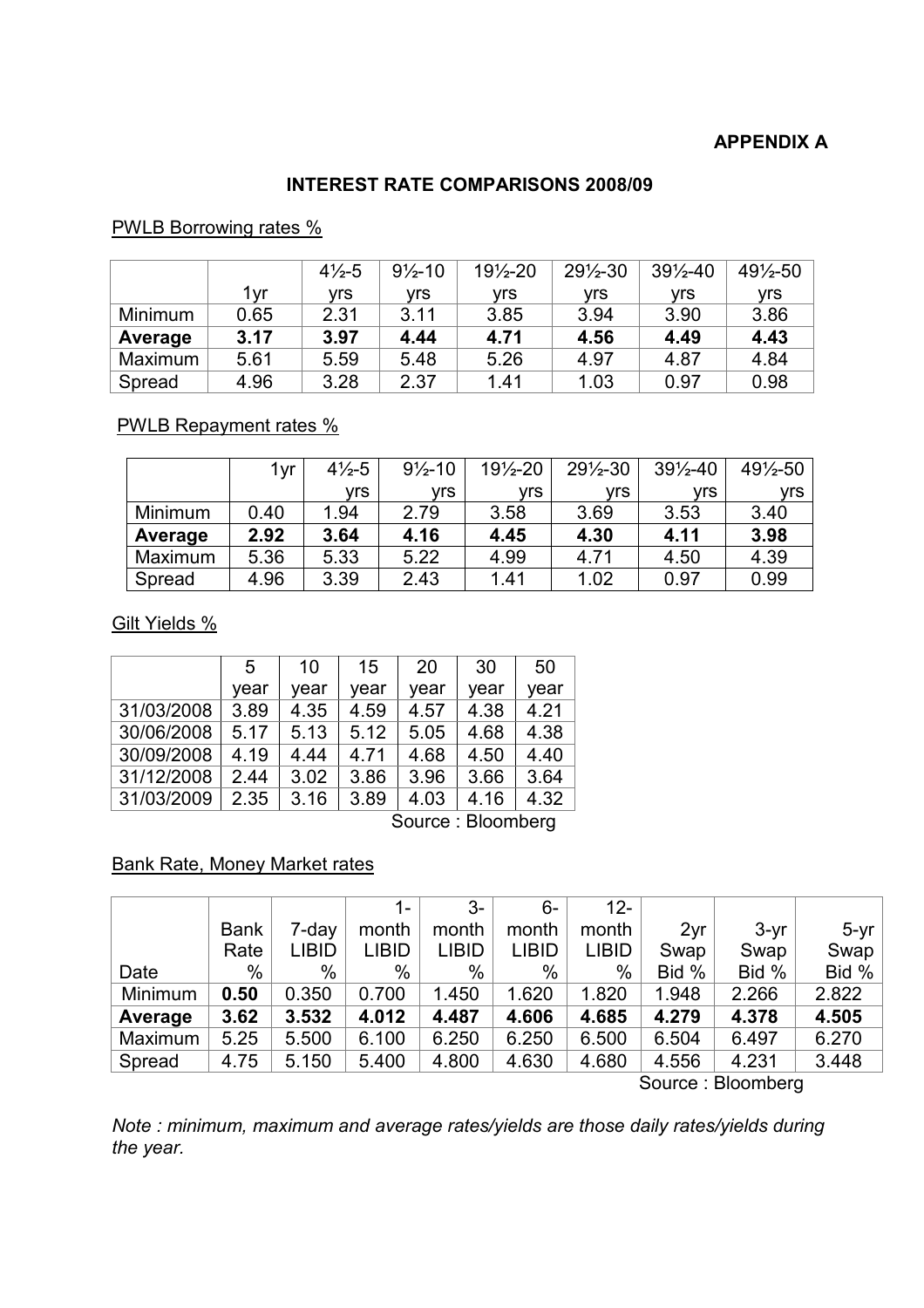#### SPECIFIED / NON-SPECIFIED INVESTMENTS DETERMINED FOR USE BY COUNCIL

1. Specified Investments : (these will have a maximum maturity of 1 year) Deposits in the DMO Debt Management Account Deposit Facility Deposits with UK local authorities Deposits with banks and building societies

\* Certificates of deposit with banks and building societies

\* Gilts : (bonds issued by the UK Government)

\* Bonds issued by multilateral development banks

Money Market Funds, i.e. 'AAA' liquidity funds with a 60-day Weighted Average Maturity (WAM)

Other Money Market Funds – i.e. credit rated funds which meet the definition of a collective investment scheme as defined in SI 2004 No 534

#### Maximum maturity Max % or limit (£) of portfolio **Capital** expenditure **• Deposits with banks and building** societies ■ Certificates of deposit with banks and building societies 5 yrs 40%  $40\%$  No in aggregate  $\blacksquare$ Gilts and bonds § Gilts § Bonds issued by multilateral development banks ■ Bonds issued by financial institutions guaranteed by the UK Government § Sterling denominated bonds by non-UK sovereign governments 10 years  $\vert$  40%  $40\%$  No in aggregate Money Market Funds and Collective Investment Schemes (pooled funds which meet the definition of a collective investment scheme as defined in SI 2004 No 534 and SI 2007 No 573) but which are not credit rated These funds do not have a defined maturity date 50% No -Government guaranteed bonds and debt instruments (e.g. floating rate notes) issued by corporate bodies -Non-guaranteed bonds and debt instruments (e.g. floating rate notes) issued by corporate bodies -Collective Investment Schemes (Pooled funds) which do not meet the definition of collective investment schemes in SI 2004 No 534 or SI 2007 No 573 10 years 10 years These funds do not have a defined maturity date £10M Yes

#### 2. Non-Specified Investments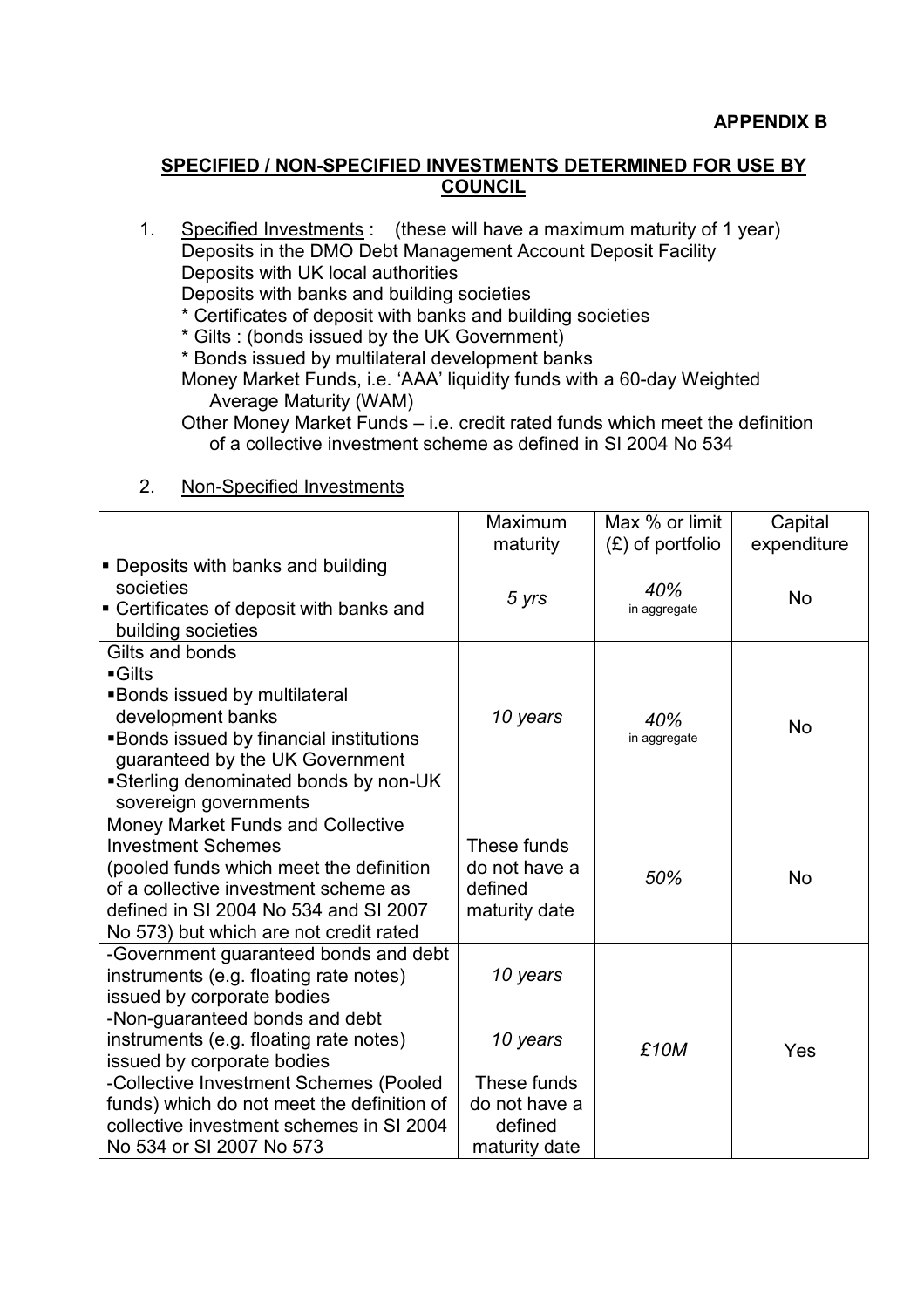APPENDIX C

# ANALYSIS OF INVESTMENTS AS AT 31 MARCH 2009

|                                                                       | <b>Credit Rating</b>          |                                       | Maturity of Investment          |                          |                        |                           |                             |                                                               |
|-----------------------------------------------------------------------|-------------------------------|---------------------------------------|---------------------------------|--------------------------|------------------------|---------------------------|-----------------------------|---------------------------------------------------------------|
| <b>Financial</b><br>Institution /<br><b>Instrument and</b><br>Country | Long<br><b>Term</b><br>Rating | <b>Short</b><br><b>Term</b><br>Rating | <b>Instant</b><br><b>Access</b> | $0 - 3$<br><b>Months</b> | $3-6$<br><b>Months</b> | $6 - 12$<br><b>Months</b> | Over<br>12<br><b>Months</b> | <b>Balance</b><br><b>Invested</b><br>as at 31<br><b>March</b> |
|                                                                       |                               |                                       | £000                            | £000                     | £000                   | £000                      | £000                        | £000                                                          |
| <b>LOANS AND RECEIVABLES</b>                                          |                               |                                       |                                 |                          |                        |                           |                             |                                                               |
| <b>Banks</b>                                                          |                               |                                       |                                 |                          |                        |                           |                             |                                                               |
| <b>UK</b>                                                             | AA-                           | $F1+$                                 | 2,750                           | 1,200                    | 14,100                 | 13,700                    | 6,000                       | 37,750                                                        |
| <b>UK-Heritable</b>                                                   | unrated                       |                                       |                                 |                          |                        |                           | 2,000                       | 2,000                                                         |
| Ireland                                                               | $A -$                         | F <sub>1</sub>                        |                                 | 1,500                    |                        |                           |                             | 1,500                                                         |
| <b>Total Investment with</b><br><b>Banks</b>                          |                               |                                       | 2,750                           | 2,700                    | 14,100                 | 13,700                    | 8,000                       | 41,250                                                        |
| <b>Building Societies</b>                                             |                               |                                       |                                 |                          |                        |                           |                             |                                                               |
| <b>UK</b>                                                             | AA-                           | $F1+$                                 |                                 | 2,500                    |                        | 9,300                     | 2,000                       | 13,800                                                        |
| <b>UK</b>                                                             | A                             | F <sub>1</sub>                        |                                 | 2,500                    |                        |                           |                             | 2,500                                                         |
| <b>UK</b>                                                             | $A -$                         | F <sub>1</sub>                        |                                 |                          |                        |                           | 2,000                       | 2,000                                                         |
| <b>Total Investment with</b><br><b>Building Societies</b>             |                               |                                       |                                 | 5,000                    | $\blacksquare$         | 9,300                     | 4,000                       | 18,300                                                        |
| <b>TOTAL LOANS AND</b><br><b>RECEIVABLES</b>                          |                               |                                       | 2,750                           | 7,700                    | 14,100                 | 23,000                    | 12,000                      | 59,550                                                        |
| <b>AVAILABLE FOR SALE FINANCIAL ASSETS</b>                            |                               |                                       |                                 |                          |                        |                           |                             |                                                               |
| Gilts                                                                 | AAA                           | $F1+$                                 |                                 |                          |                        | 181                       | 919                         | 1,100                                                         |
| <b>Money Market</b><br>Fund                                           | <b>AAA</b>                    | $F1+$                                 | 24,050                          |                          |                        |                           | $\overline{a}$              | 24,050                                                        |
| <b>Other Unit Trust</b>                                               | n/a                           | n/a                                   | 466                             |                          |                        |                           |                             | 466                                                           |
| <b>TOTAL AVAILABLE FOR</b><br><b>SALE ASSETS</b>                      |                               |                                       | 24,516                          |                          | ۰                      | 181                       | 919                         | 25,616                                                        |

Investments in counterparties which fall outside the approved credit risk criteria, as stated in the Treasury Management Strategy Statement, do so because either the counterparty rating has fallen since the investment was made or the investment was made prior to the tighter credit risk criteria being approved.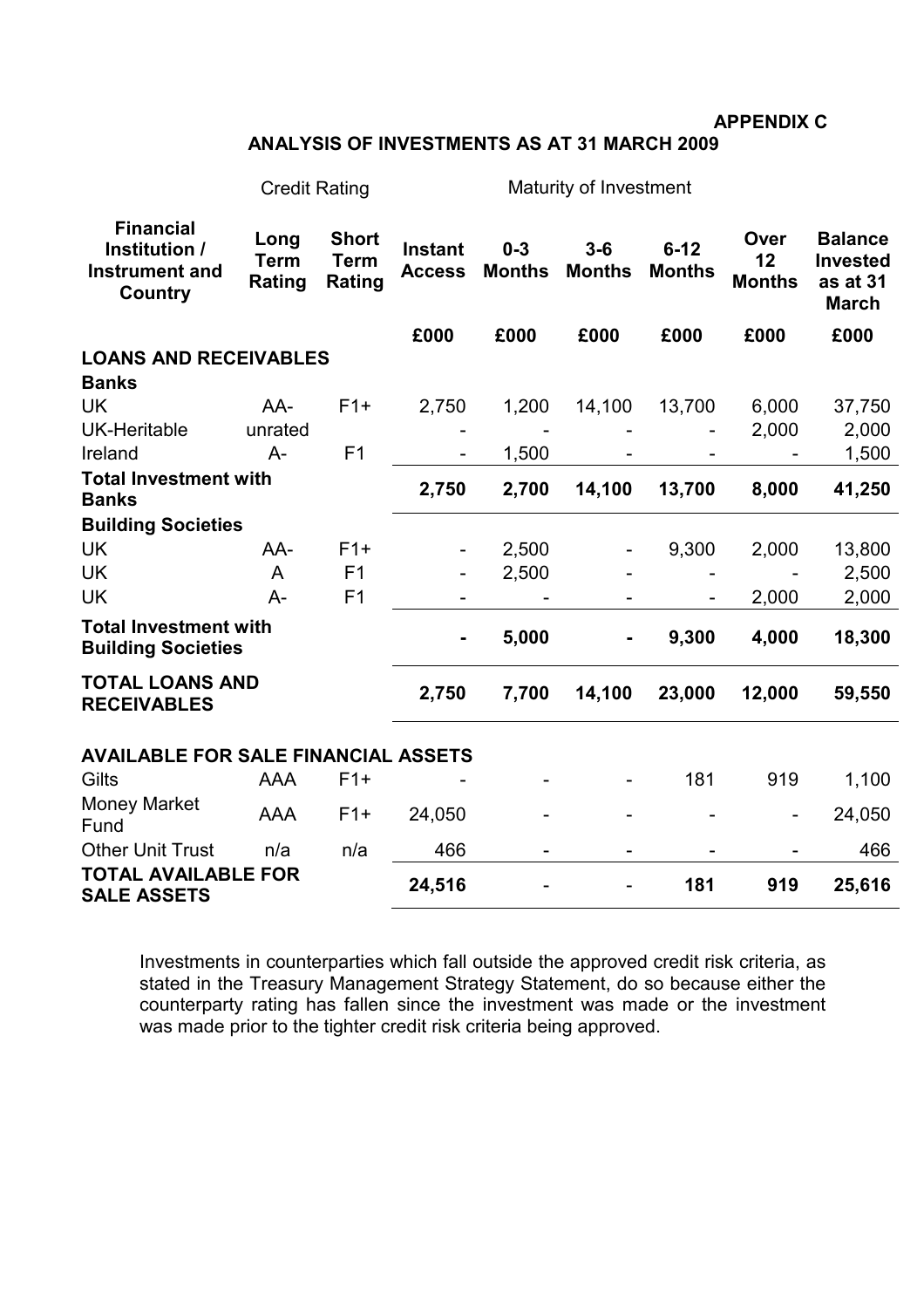#### COMPLIANCE WITH PRUDENTIAL INDICATORS 2008/09

## 1 Estimated and Actual Capital Expenditure

This indicator is set to ensure that the level of proposed investment in capital assets remains within sustainable limits and, in particular, to consider the impact on the Council Tax.

| <b>Prudential Indicator</b> | 2008/09             | 2008/09 |
|-----------------------------|---------------------|---------|
|                             | Estimated   Outturn |         |
|                             | £m                  | £m      |
| <b>Capital Expenditure</b>  | 82                  | 70      |

2 Estimated and Actual Ratio of Financing Costs to Net Revenue Stream This is an indicator of affordability and demonstrates the revenue implications of capital investment decisions by highlighting the proportion of the revenue budget required to meet the borrowing costs associated with capital spending. The financing costs include existing and proposed capital commitments.

| <b>Prudential Indicator</b> | 2008/09          | 2008/09 |
|-----------------------------|------------------|---------|
|                             | <b>Estimated</b> | Outturn |
|                             | $\%$             | $\%$    |
| Ratio of Financing          |                  |         |
| Costs to Net                | 6.61             | 4.87    |
| <b>Revenue Stream</b>       |                  |         |

# 3 Capital Financing Requirement

3.1 The Capital Financing Requirement (CFR) measures the underlying need to borrow for a capital purpose. In order to ensure that over the medium term net borrowing will only be for a capital purpose, the Council ensures that net external borrowing does not, except in the short term, exceed the CFR in the preceding year plus the estimates of any additional CFR for the current and next two financial years. This requirement was met in 2008/09.

| <b>Prudential Indicator</b>             | 31/3/09   | 31/3/09 | 31/3/10   | 31/3/11   |
|-----------------------------------------|-----------|---------|-----------|-----------|
|                                         | Estimated | Outturn | Estimated | Estimated |
| <b>Capital Financing</b><br>Requirement | 335.9     | 317.1   | 345.3     | 356.0     |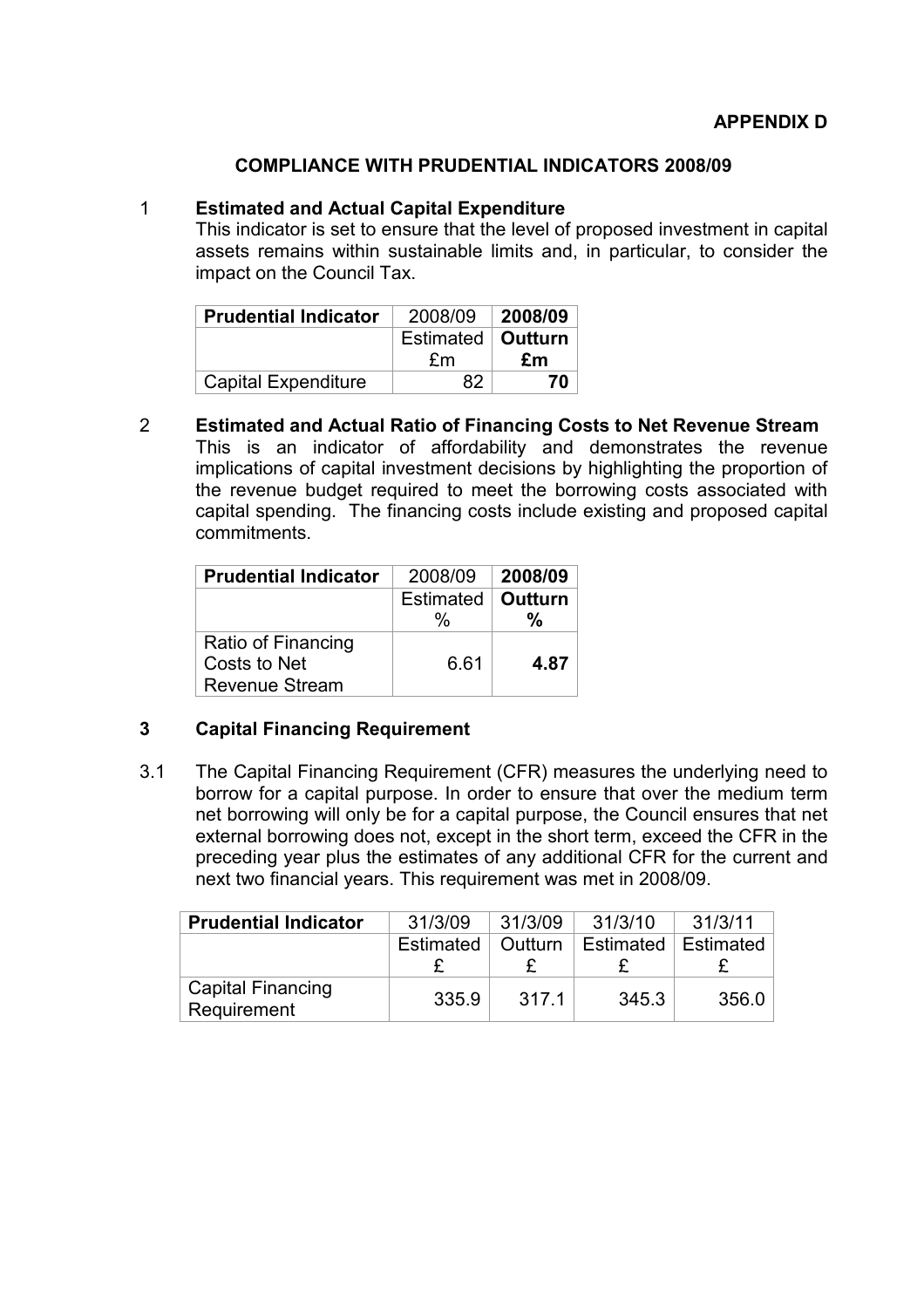## 4 Affordable Borrowing Limit, Authorised Limit and Operational Boundary for External Debt

- 4.1 Authorised Limit: This is the maximum amount of external debt that can be outstanding at one time during the financial year. The limit, which is expressed gross of investments, is consistent with the existing commitments, proposals for capital expenditure and financing and with the approved treasury policy and strategy and also provides headroom over and above for unusual cash movements. This limit was set at £445m for 2008/09.
- 4.2 Operational Boundary: This is limit is set to reflect the best view of the most likely prudent (i.e. not worst case) levels of borrowing activity and was set at £435m for the financial year.
- 4.3 The levels of debt are measured on an ongoing basis during the year for compliance with the Authorised Limit and the Operational Boundary. The Council maintained its total external borrowing and other long-term liabilities within both limits; at its peak this figure was £306m.

#### 5 Incremental Impact of Capital Investment Decisions

5.1 This is an indicator of affordability that shows the impact of approved capital investment decisions on Council Tax when the budget for the year was set.

| <b>Prudential Indicator</b>                                         | 2008/09 |  |
|---------------------------------------------------------------------|---------|--|
| <b>Incremental Impact of Capital</b><br><b>Investment Decisions</b> |         |  |
| Increase in Band D Council tax                                      | 27.22   |  |

 There is no variation to Council Tax once it has been set prior to the commencement of the financial year.

#### 6 Upper Limits for Fixed Interest Rate Exposure and Variable Interest Rate Exposure

6.1 These indicators allow the Council to manage the extent to which it is exposed to changes in interest rates. The exposures are calculated on a net basis, i.e. fixed rate debt net of fixed rate investments. The upper limit for variable rate exposure allows for the use of variable rate debt to offset exposure to changes in short-term rates on the portfolio of investments.